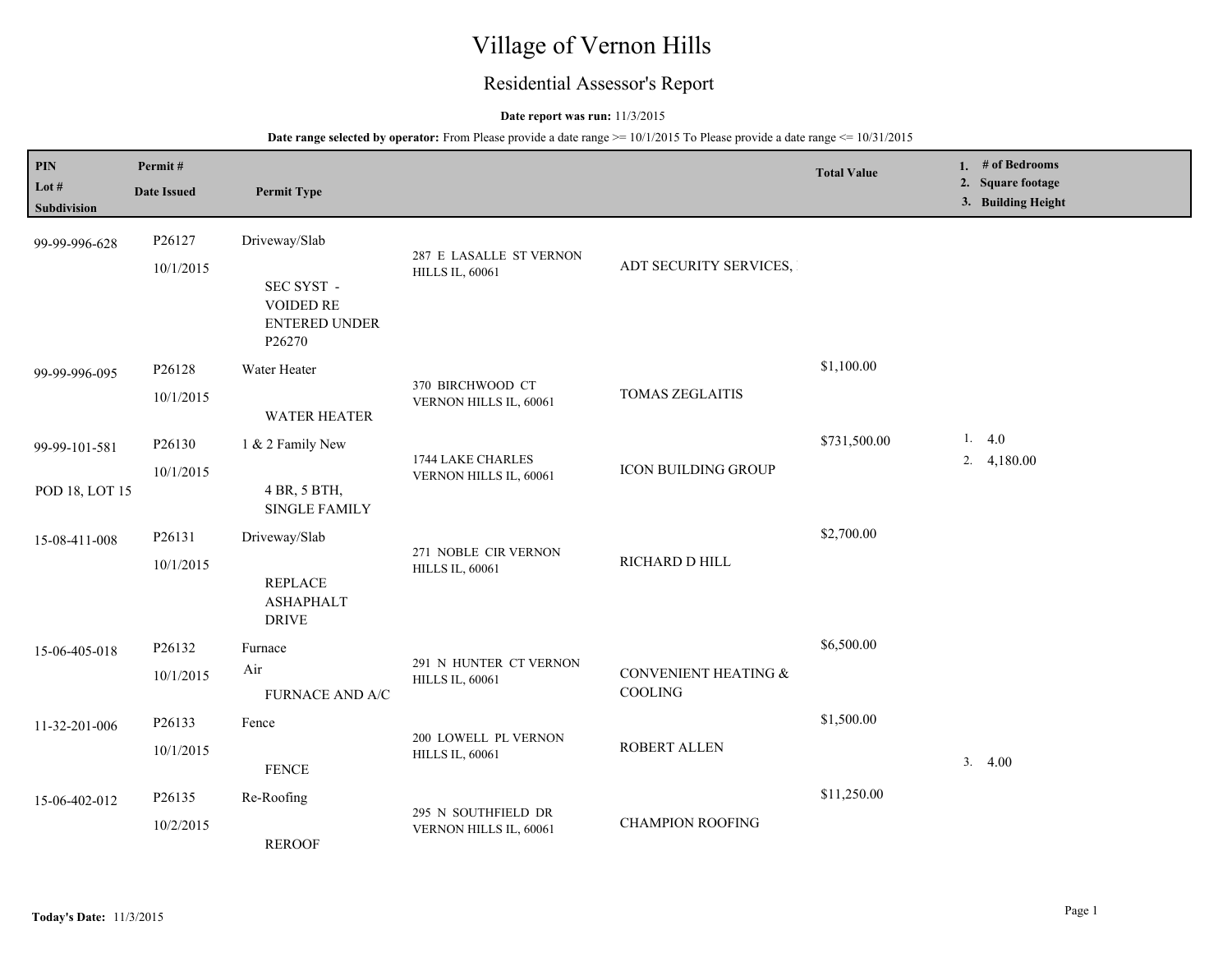## **Date range selected by operator:** From Please provide a date range >= 10/1/2015 To Please provide a date range <= 10/31/2015

| PIN<br>Lot #<br><b>Subdivision</b>                                 | Permit#<br><b>Date Issued</b> | <b>Permit Type</b>                                          |                                                  |                                          | <b>Total Value</b> | 1. # of Bedrooms<br>2. Square footage<br>3. Building Height |
|--------------------------------------------------------------------|-------------------------------|-------------------------------------------------------------|--------------------------------------------------|------------------------------------------|--------------------|-------------------------------------------------------------|
| 15-05-405-012                                                      | P26137<br>10/2/2015           | Siding/Soffit/Fascia<br><b>SIDING</b>                       | 218 ALEXANDRIA DR<br>VERNON HILLS IL, 60061      | OHS CONSTRUCTION                         | \$17,262.00        |                                                             |
| 99-00-000-054                                                      | P26138<br>10/2/2015           | Furnace<br><b>FURNACE</b>                                   | 319 W CONGRESSIONAL CT<br>VERNON HILLS IL, 60061 | FOUR SEASONS INC                         | \$6,173.00         |                                                             |
| 15-06-405-005                                                      | P26139<br>10/2/2015           | Driveway/Slab<br>Sidewalk<br>DRIVEWAY &<br><b>WALK WAY</b>  | 342 N FIORE PKWY<br>VERNON HILLS IL, 60061       | PROFESSIONAL PAVING &<br><b>CONCRETE</b> | \$5,200.00         |                                                             |
| 99-99-100-339<br>LOT <sub>52</sub><br><b>GREGG'S LANDING POD E</b> | P26141<br>10/6/2015           | <b>Security System</b><br><b>SECURITY</b><br><b>SYSTEM</b>  | 413 N WHITE DEER TRL<br>VERNON HILLS IL, 60061   | LOT $52$ E<br><b>CECILY KANTER</b>       | \$125.00           |                                                             |
| 15-04-303-052                                                      | P26143<br>10/6/2015           | Misc. Residential<br><b>KITCHEN</b><br><b>REMODEL</b>       | 204 KNOLLWOOD LN<br>VERNON HILLS IL, 60061       | I BUILD, INC                             | \$35,000.00        |                                                             |
| 15-06-414-025                                                      | P26144<br>10/6/2015           | Siding/Soffit/Fascia<br><b>SOFFIT FASCIA</b><br><b>ONLY</b> | 116 JANSEN LN VERNON<br><b>HILLS IL, 60061</b>   | R CELESTE CONSTRUCTION                   | \$4,670.00         |                                                             |
| 99-99-991-272                                                      | P26145<br>10/6/2015           | Security System<br><b>SECURITY</b><br><b>SYSTEM</b>         | 1320 STREAMWOOD LN<br>VERNON HILLS IL, 60061     | ADT SECURITY SERVICES,                   | \$69.00            |                                                             |
| 99-99-990-120                                                      | P26146<br>10/6/2015           | Driveway/Slab<br>replace driveway                           | 1005 CLEVELAND CT<br>VERNON HILLS IL, 60061      | <b>DUBOIS PAVING COMPANY</b>             | \$1,952.00         |                                                             |

L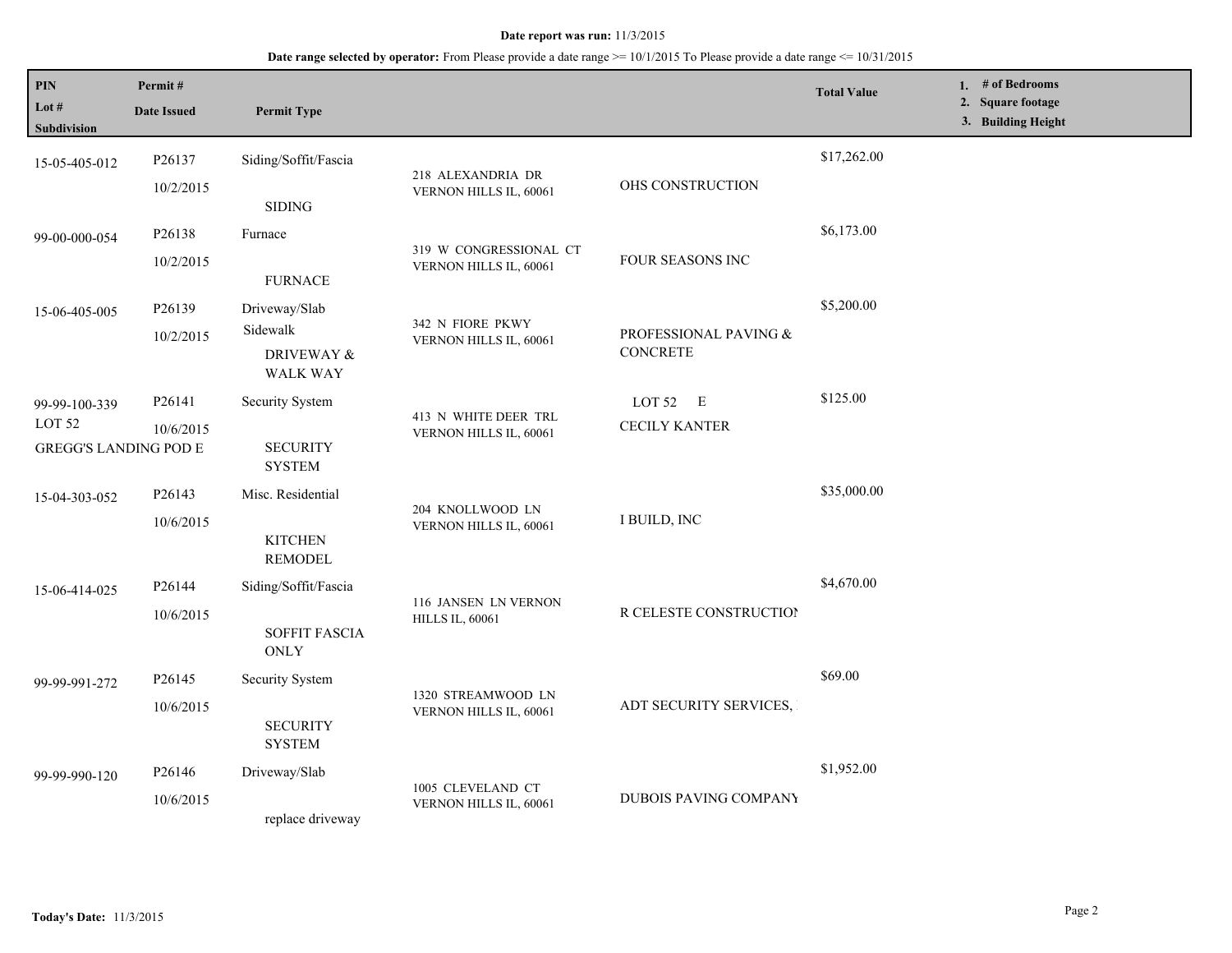| PIN<br>Lot $#$<br>Subdivision | Permit#<br><b>Date Issued</b>   | <b>Permit Type</b>                                     |                                                |                              | <b>Total Value</b> | 1. # of Bedrooms<br>2. Square footage<br>3. Building Height |
|-------------------------------|---------------------------------|--------------------------------------------------------|------------------------------------------------|------------------------------|--------------------|-------------------------------------------------------------|
| 99-99-990-107                 | P26147<br>10/6/2015             | Driveway/Slab<br><b>REPLACE</b><br><b>DRIVEWAY</b>     | 1003 CLEVELAND CT<br>VERNON HILLS IL, 60061    | DUBOIS PAVING COMPANY        | \$1,951.00         |                                                             |
| 99-99-990-092                 | P26148<br>10/6/2015             | Driveway/Slab<br><b>DRIVEWAY</b><br><b>REPLACEMENT</b> | 1001 CLEVELAND CT<br>VERNON HILLS IL, 60061    | <b>DUBOIS PAVING COMPANY</b> | \$1,951.00         |                                                             |
| 99-99-993-785                 | P26149<br>10/6/2015             | Driveway/Slab<br><b>DRIVEWAY</b>                       | 341 PIERCE CT VERNON<br><b>HILLS IL, 60061</b> | <b>DUBOIS PAVING COMPANY</b> | \$1,903.00         |                                                             |
| 99-99-993-806                 | P26150<br>10/6/2015             | Driveway/Slab<br>REPLACE DRIVE                         | 343 PIERCE CT VERNON<br><b>HILLS IL, 60061</b> | <b>DUBOIS PAVING COMPANY</b> | \$1,903.00         |                                                             |
| 99-99-993-823                 | P26151<br>10/6/2015             | Driveway/Slab<br><b>DRIVE WAY</b>                      | 345 PIERCE CT VERNON<br><b>HILLS IL, 60061</b> | <b>DUBOIS PAVING COMPANY</b> | \$1,903.00         |                                                             |
| 99-99-993-978                 | P26153<br>10/6/2015             | Driveway/Slab<br><b>DRIVEWAY</b><br><b>REPLACEMENT</b> | 369 PIERCE CT VERNON<br><b>HILLS IL, 60061</b> | <b>DUBOIS PAVING COMPANY</b> | \$1,903.00         |                                                             |
| 99-99-993-998                 | P <sub>26154</sub><br>10/6/2015 | Driveway/Slab<br><b>REPLACE</b><br><b>DRIVEWAY</b>     | 371 PIERCE CT VERNON<br><b>HILLS IL, 60061</b> | <b>DUBOIS PAVING COMPANY</b> | \$1,903.00         |                                                             |
| 99-99-990-127                 | P <sub>26157</sub><br>10/7/2015 | Driveway/Slab<br><b>REPLACE</b><br><b>DRIVEWAY</b>     | 1006 CLEVELAND CT<br>VERNON HILLS IL, 60061    | <b>DUBOIS PAVING COMPANY</b> | \$1,961.00         |                                                             |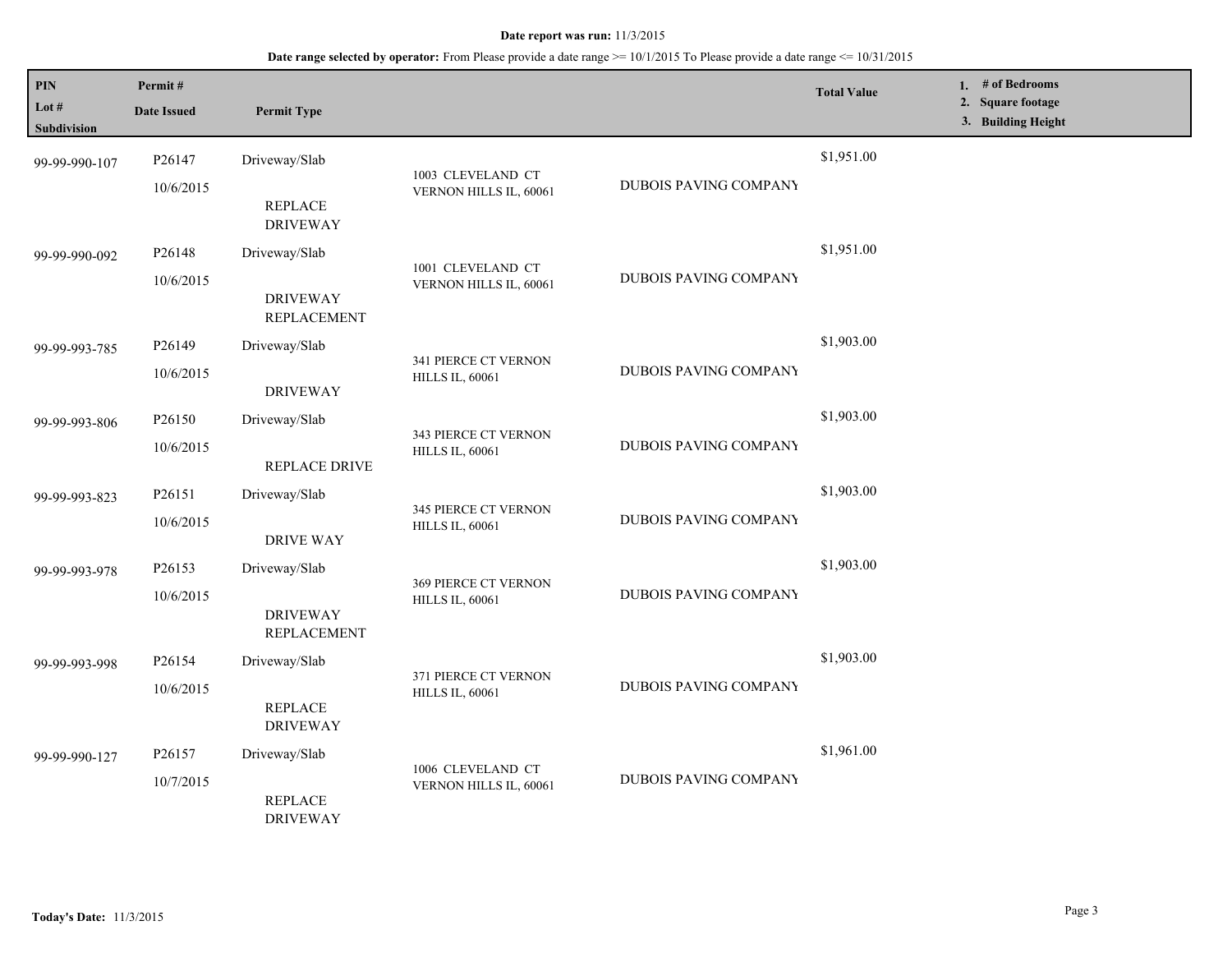| PIN<br>Lot #  | Permit#<br><b>Date Issued</b>   | <b>Permit Type</b>                                                                                                                                                                                     |                                                                                |                              | <b>Total Value</b> | 1. # of Bedrooms<br>2. Square footage<br>3. Building Height |  |
|---------------|---------------------------------|--------------------------------------------------------------------------------------------------------------------------------------------------------------------------------------------------------|--------------------------------------------------------------------------------|------------------------------|--------------------|-------------------------------------------------------------|--|
| Subdivision   |                                 |                                                                                                                                                                                                        |                                                                                |                              |                    |                                                             |  |
| 99-99-990-140 | P26158                          | Driveway/Slab                                                                                                                                                                                          | 1008 CLEVELAND CT                                                              |                              | \$1,961.00         |                                                             |  |
|               | 10/7/2015                       | <b>DRIVEWAY</b><br><b>REPLACEMENT</b>                                                                                                                                                                  | VERNON HILLS IL, 60061                                                         | DUBOIS PAVING COMPANY        |                    |                                                             |  |
| 99-99-990-169 | P <sub>26159</sub>              | Driveway/Slab                                                                                                                                                                                          | 1010 CLEVELAND CT                                                              |                              | \$1,961.00         |                                                             |  |
|               | 10/7/2015                       | <b>REPLACEMENT</b><br><b>DRIVEWAY</b>                                                                                                                                                                  | VERNON HILLS IL, 60061                                                         | <b>DUBOIS PAVING COMPANY</b> |                    |                                                             |  |
| 99-99-993-837 | P <sub>26160</sub>              | Driveway/Slab                                                                                                                                                                                          | 347 PIERCE CT VERNON<br><b>HILLS IL, 60061</b>                                 |                              | \$80.00            |                                                             |  |
|               | 10/7/2015                       | <b>REPLACE</b><br><b>DRIVEWAY</b>                                                                                                                                                                      |                                                                                | <b>DUBOIS PAVING COMPANY</b> |                    |                                                             |  |
| 15-07-207-008 | P26161                          | Re-Roofing                                                                                                                                                                                             |                                                                                |                              | \$7,900.00         |                                                             |  |
|               | 10/7/2015                       | Siding<br><b>REROOF AND</b><br><b>SIDING</b>                                                                                                                                                           | 1080 W ST. CLAIR LN<br>VERNON HILLS IL, 60061                                  | <b>PW ROOFING</b>            |                    |                                                             |  |
| 99-99-100-004 | P <sub>26162</sub><br>10/7/2015 | Misc. Residential                                                                                                                                                                                      | <b>INVERNESS AT GREGG'S LA</b><br>0 INVERNESS VERNON<br><b>HILLS IL, 60061</b> | PHOENIX LANDSCAPING, II      | \$6,475.00         |                                                             |  |
|               |                                 | <b>INSTALL DRAIN</b><br>TILE TO DIRECT<br><b>WATER FROM</b><br>DOWNSPOUTS TO<br><b>STORM SEWERS</b><br>2025 (DIG -<br>A2802485), 1947(DIG<br>-A2802454), 1875<br>(DIG-A2802476)<br><b>TREVINO TERR</b> |                                                                                |                              |                    |                                                             |  |
| 99-99-993-846 | P26163                          | Driveway/Slab                                                                                                                                                                                          | 349 PIERCE CT VERNON                                                           |                              | \$1,292.00         |                                                             |  |
|               | 10/7/2015                       | <b>REPLACE</b><br><b>DRIVEWAY</b>                                                                                                                                                                      | <b>HILLS IL, 60061</b>                                                         | <b>DUBOIS PAVING COMPANY</b> |                    |                                                             |  |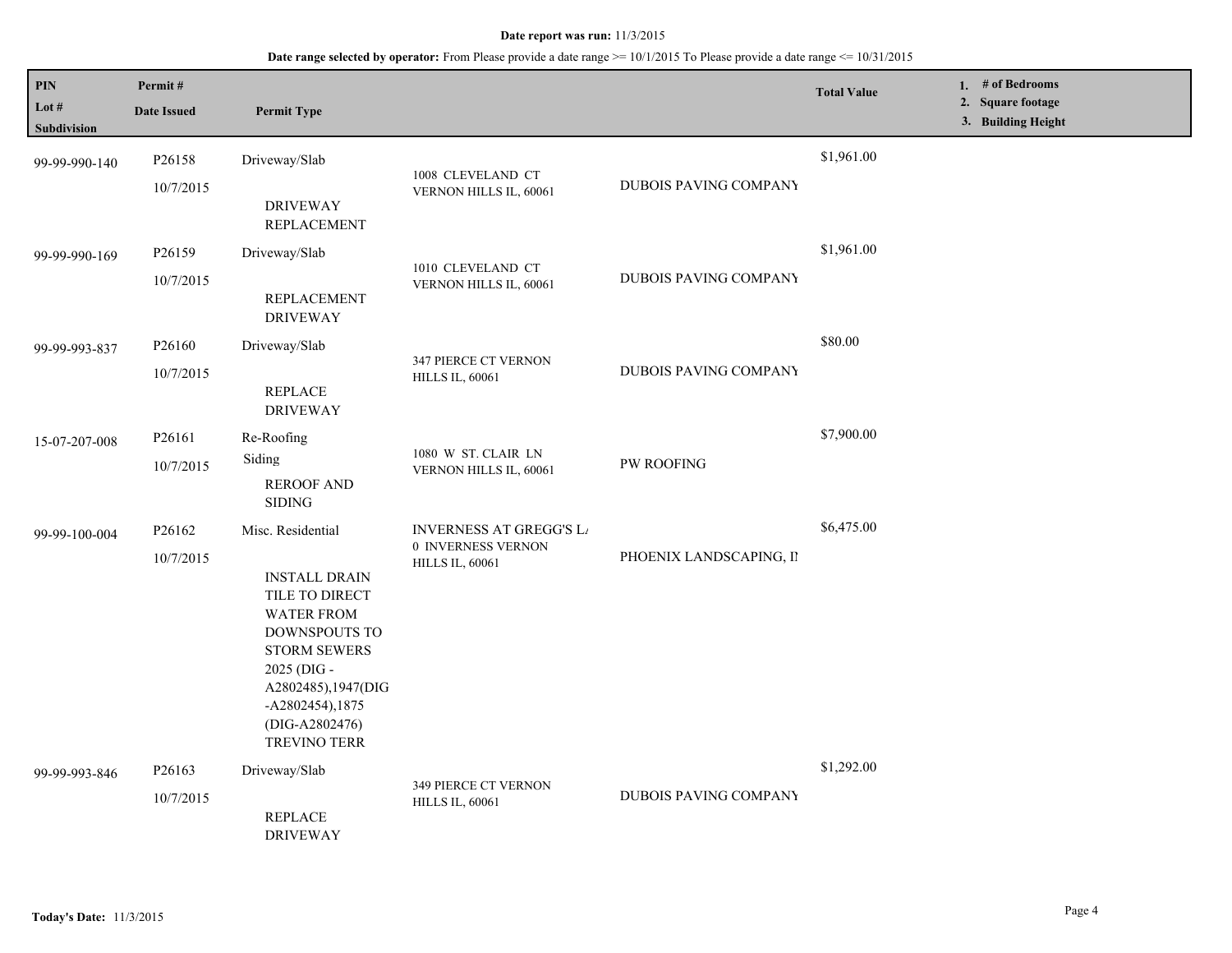| PIN<br>Lot #<br>Subdivision | Permit#<br><b>Date Issued</b>   | <b>Permit Type</b>                                     |                                                       |                       | <b>Total Value</b> | 1. # of Bedrooms<br>2. Square footage<br>3. Building Height |
|-----------------------------|---------------------------------|--------------------------------------------------------|-------------------------------------------------------|-----------------------|--------------------|-------------------------------------------------------------|
| 11-32-413-035               | P26164<br>10/7/2015             | Sewer Repair<br><b>SEWER REPAIR</b>                    | 944 N VERNON CT VERNON<br><b>HILLS IL, 60061</b>      | I & D PLUMBING        | \$3,135.00         |                                                             |
| 99-99-993-872               | P26165<br>10/7/2015             | Driveway/Slab<br><b>REPLACE</b><br><b>DRIVEWAY</b>     | 351 PIERCE CT VERNON<br><b>HILLS IL, 60061</b>        | DUBOIS PAVING COMPANY | \$1,292.00         |                                                             |
| 99-99-993-924               | P26166<br>10/7/2015             | Driveway/Slab<br><b>RERLACE</b><br><b>DRIVEWAY</b>     | <b>361 PIERCE CT VERNON</b><br><b>HILLS IL, 60061</b> | DUBOIS PAVING COMPANY | \$1,219.00         |                                                             |
| 99-99-993-937               | P26167<br>10/7/2015             | Driveway/Slab<br><b>REPLACE</b><br><b>DRIVEWAY</b>     | <b>363 PIERCE CT VERNON</b><br><b>HILLS IL, 60061</b> | DUBOIS PAVING COMPANY | \$1,219.00         |                                                             |
| 99-99-993-952               | P <sub>26168</sub><br>10/7/2015 | Driveway/Slab<br><b>REPLACE</b><br><b>DRIVEWAY</b>     | 365 PIERCE CT VERNON<br><b>HILLS IL, 60061</b>        | DUBOIS PAVING COMPANY | \$1,219.00         |                                                             |
| 99-00-000-002               | P26169<br>10/7/2015             | Driveway/Slab<br><b>REPLACE</b><br><b>DRIVEWAY</b>     | 1000 CLEVELAND CT<br>VERNONHILLS IL, 60061            | DUBOIS PAVING COMPANY | \$1,314.00         |                                                             |
| 99-99-990-100               | P26170<br>10/7/2015             | Driveway/Slab<br><b>DRIVEWAY</b><br><b>REPLACEMENT</b> | 1002 CLEVELAND CT<br>VERNON HILLS IL, 60061           | DUBOIS PAVING COMPANY | \$1,314.00         |                                                             |
| 99-99-990-114               | P26171<br>10/7/2015             | Driveway/Slab<br><b>REPLACE</b><br><b>DRIVEWAY</b>     | 1004 CLEVELAND CT<br>VERNON HILLS IL, 60061           | DUBOIS PAVING COMPANY | \$1,314.00         |                                                             |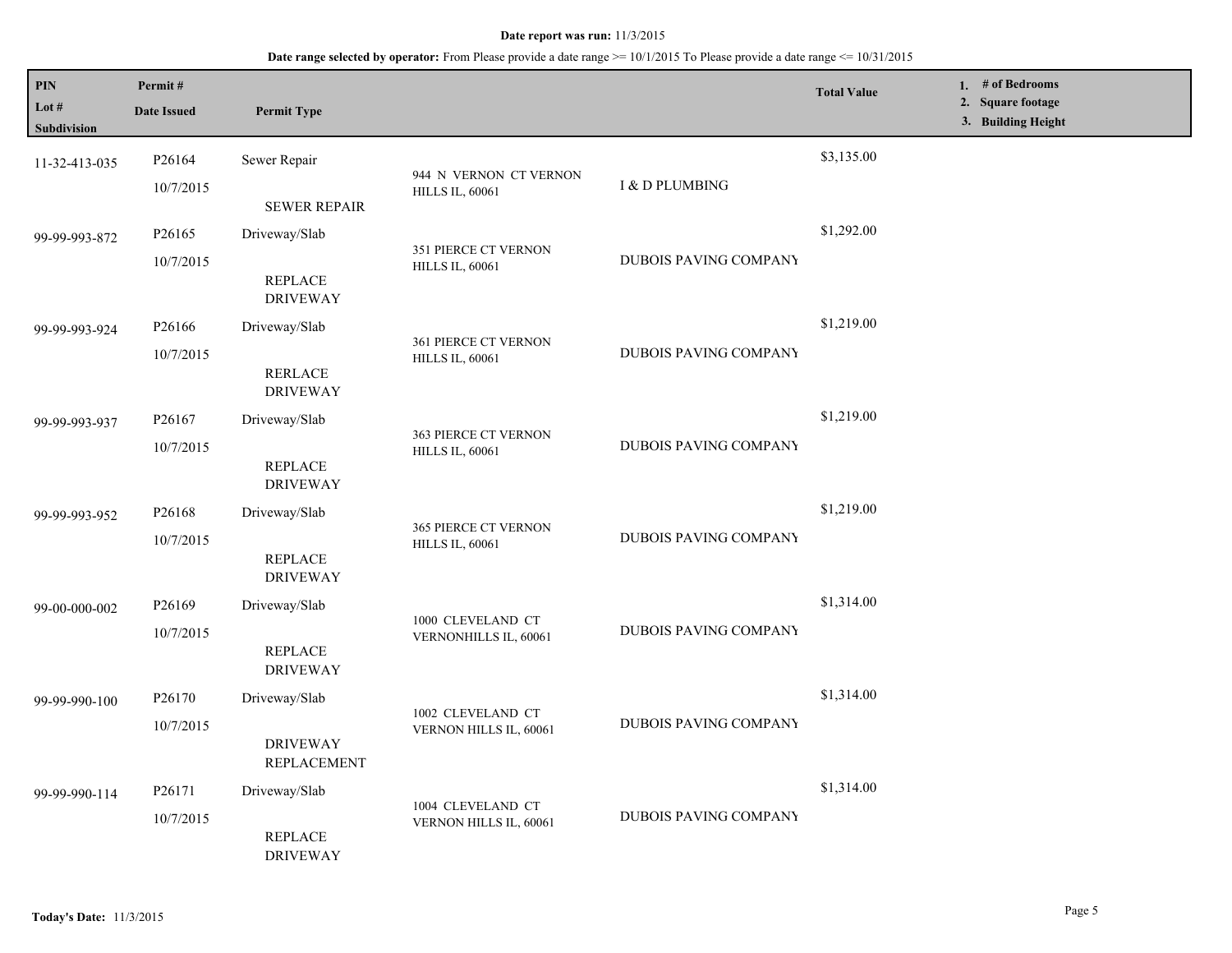| PIN<br>Lot $#$<br><b>Subdivision</b> | Permit#<br><b>Date Issued</b> | <b>Permit Type</b>                                                                      |                                                     |                                             | <b>Total Value</b> | 1. # of Bedrooms<br>2. Square footage<br>3. Building Height |
|--------------------------------------|-------------------------------|-----------------------------------------------------------------------------------------|-----------------------------------------------------|---------------------------------------------|--------------------|-------------------------------------------------------------|
| 99-99-994-815                        | P26173<br>10/8/2015           | Fence<br><b>FENCE</b>                                                                   | 589 S ONTARIO ST VERNON<br><b>HILLS IL, 60061</b>   | MARGARET RAUSA                              | \$4,200.00         | 3.4.00                                                      |
| 15-08-112-022                        | P26176<br>10/8/2015           | Misc. Residential<br>ADD HANDRAIL<br>ON FRONT STEPS                                     | 502 WESTMORELAND DR<br>VERNON HILLS IL, 60061       | PIERRE MAVAJI                               | \$800.00           |                                                             |
| 15-08-106-004                        | P26179<br>10/12/2015          | Water Heater<br><b>WATER HEATER</b>                                                     | 721 N LAKESIDE DR<br>VERNON HILLS IL, 60061         | <b>SARA ESCH</b>                            | \$1,500.00         |                                                             |
| 99-99-991-168                        | P26180<br>10/12/2015          | Water Heater<br><b>WATER HEATER</b>                                                     | 1294 GEORGETOWN WAY<br>VERNON HILLS IL, 60061       | <b>B. KIESGEN PLUMBING</b>                  | \$950.00           |                                                             |
| 15-08-406-008                        | P26181<br>10/12/2015          | Fence<br><b>FENCE</b>                                                                   | 313 SHEFFIELD LN VERNON<br><b>HILLS IL, 60061</b>   | MONTE GOSS                                  | \$1,400.00         | 3.4.00                                                      |
| 99-99-995-003                        | P26182<br>10/13/2015          | Re-Roofing<br><b>REROOF</b>                                                             | 654 W SYCAMORE ST<br>VERNON HILLS IL, 60061         | STYLE BY CARDEN EXTERI                      | \$9,300.00         |                                                             |
| 15-04-303-021                        | P26186<br>10/13/2015          | Siding/Soffit/Fascia<br><b>SIDING</b>                                                   | 303 ONWENTSIA RD<br>VERNON HILLS IL, 60061          | COUNTRYSIDE ROOFING SI<br>& WINDOWS (UNLTD) | \$19,511.00        |                                                             |
| 99-00-000-039                        | P26187<br>10/13/2015          | Misc. Residential<br><b>BASEMENT: FULL</b><br><b>BATH AND EXTRA</b><br>SINK: 4 FIXTURES | 271 W CONGRESSIONAL CT<br>VERNON HILLS IL, 60061    | <b>DELIANG ZHOU</b>                         | \$18,000.00        |                                                             |
| 15-05-203-025                        | P26188<br>10/14/2015          | Fence<br><b>FENCE</b><br><b>REPLACEMENT</b>                                             | <b>602 AVON CT VERNON</b><br><b>HILLS IL, 60061</b> | <b>CUSTOM BUILT FENCE</b>                   | \$1,700.00         |                                                             |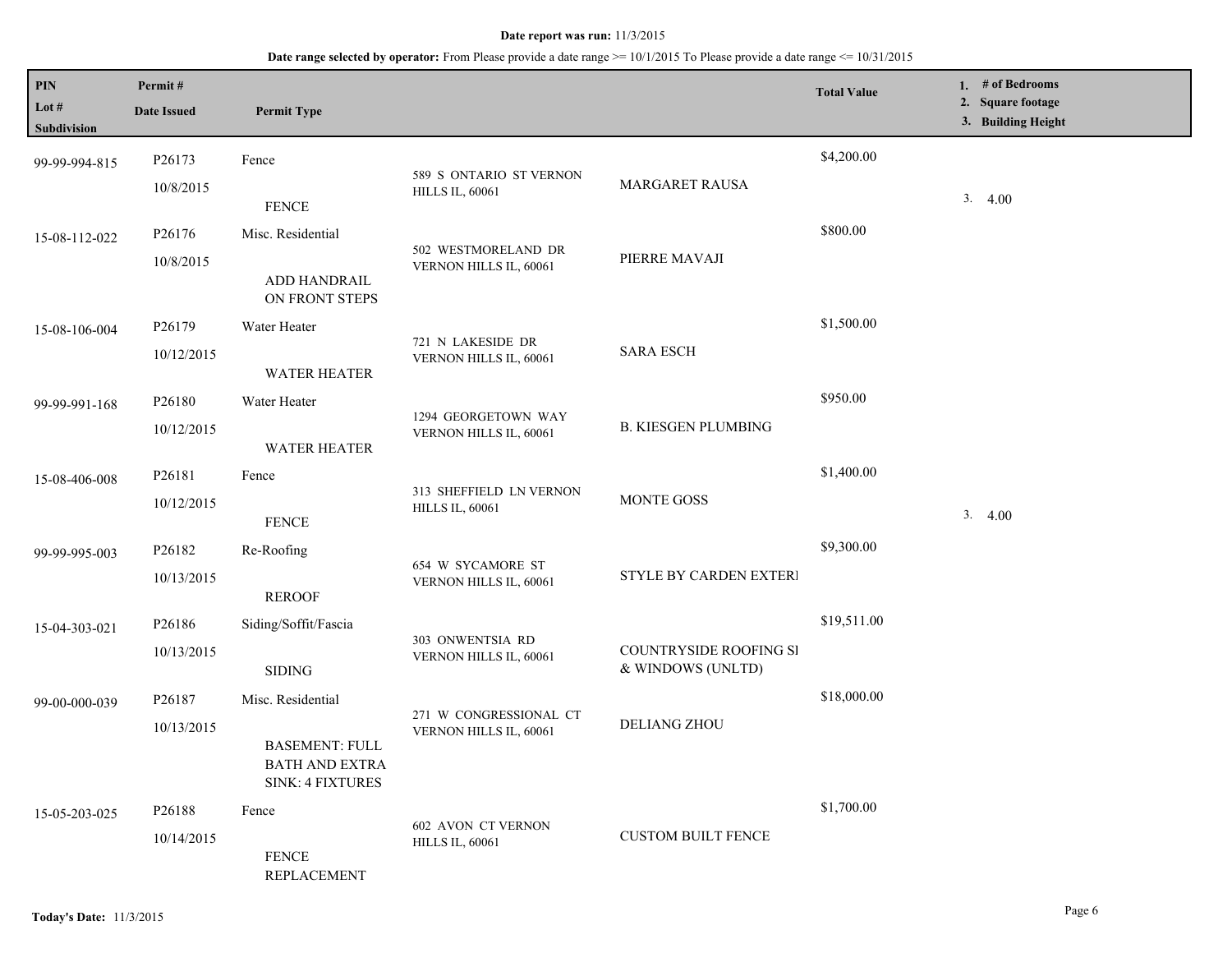| PIN<br>Lot #<br>Subdivision | Permit#<br><b>Date Issued</b>    | <b>Permit Type</b>                                                                                       |                                                         |                                            | <b>Total Value</b> | 1. # of Bedrooms<br>2. Square footage<br>3. Building Height |
|-----------------------------|----------------------------------|----------------------------------------------------------------------------------------------------------|---------------------------------------------------------|--------------------------------------------|--------------------|-------------------------------------------------------------|
| 15-05-204-008               | P <sub>26189</sub><br>10/14/2015 | Fence<br><b>FENCE</b><br><b>REPLACEMENT</b>                                                              | 428 APPLETON DR VERNON<br><b>HILLS IL, 60061</b>        | <b>CUSTOM BUILT FENCE</b>                  | \$500.00           |                                                             |
| 15-05-203-028               | P <sub>26190</sub><br>10/14/2015 | Fence<br><b>FENCE</b><br><b>REPLACEMENT</b>                                                              | 427 APPLETON DR VERNON<br><b>HILLS IL, 60061</b>        | <b>CUSTOM BUILT FENCE</b>                  | \$2,894.00         |                                                             |
| 99-99-996-634               | P26193<br>10/14/2015             | Re-Roofing<br><b>REROOFING</b>                                                                           | 259 E LASALLE ST VERNON<br><b>HILLS IL, 60061</b>       | ALOHA CONSTRUCTION IN                      | \$7,280.00         |                                                             |
| 15-08-211-017               | P26194<br>10/14/2015             | Re-Roofing<br><b>REROOF</b>                                                                              | 105 COUNTRY CLUB LN<br>VERNON HILLS IL, 60061           | CORRECT ROOFING &<br>CONSTRUCTION          | \$9,900.00         |                                                             |
| 99-99-991-485               | P26195<br>10/14/2015             | Furnace<br><b>FURNACE</b>                                                                                | 1434 WENTWORTH CT<br>VERNON HILLS IL, 60061             | UNITED AIR CONTROL                         | \$2,000.00         |                                                             |
| 99-99-994-562               | P26196<br>10/15/2015             | Misc. Residential<br><b>MISC</b><br>RESIDENTIAL -<br><b>BALCONY</b><br><b>REMOVE 7</b><br><b>REPLACE</b> | <b>482 HARRISON CT VERNON</b><br><b>HILLS IL, 60061</b> | <b>AMRON MAINTENANCE</b><br>SERVICES, INC. | \$2,400.00         |                                                             |
| 99-99-994-603               | P26197<br>10/15/2015             | Misc. Residential<br><b>MISC</b><br>RESIDENTIAL -<br>REMOVE &<br><b>REPLACE</b><br><b>BALCONY</b>        | 495 HARRISON CT VERNON<br><b>HILLS IL, 60061</b>        | AMRON MAINTENANCE<br>SERVICES, INC.        | \$2,400.00         |                                                             |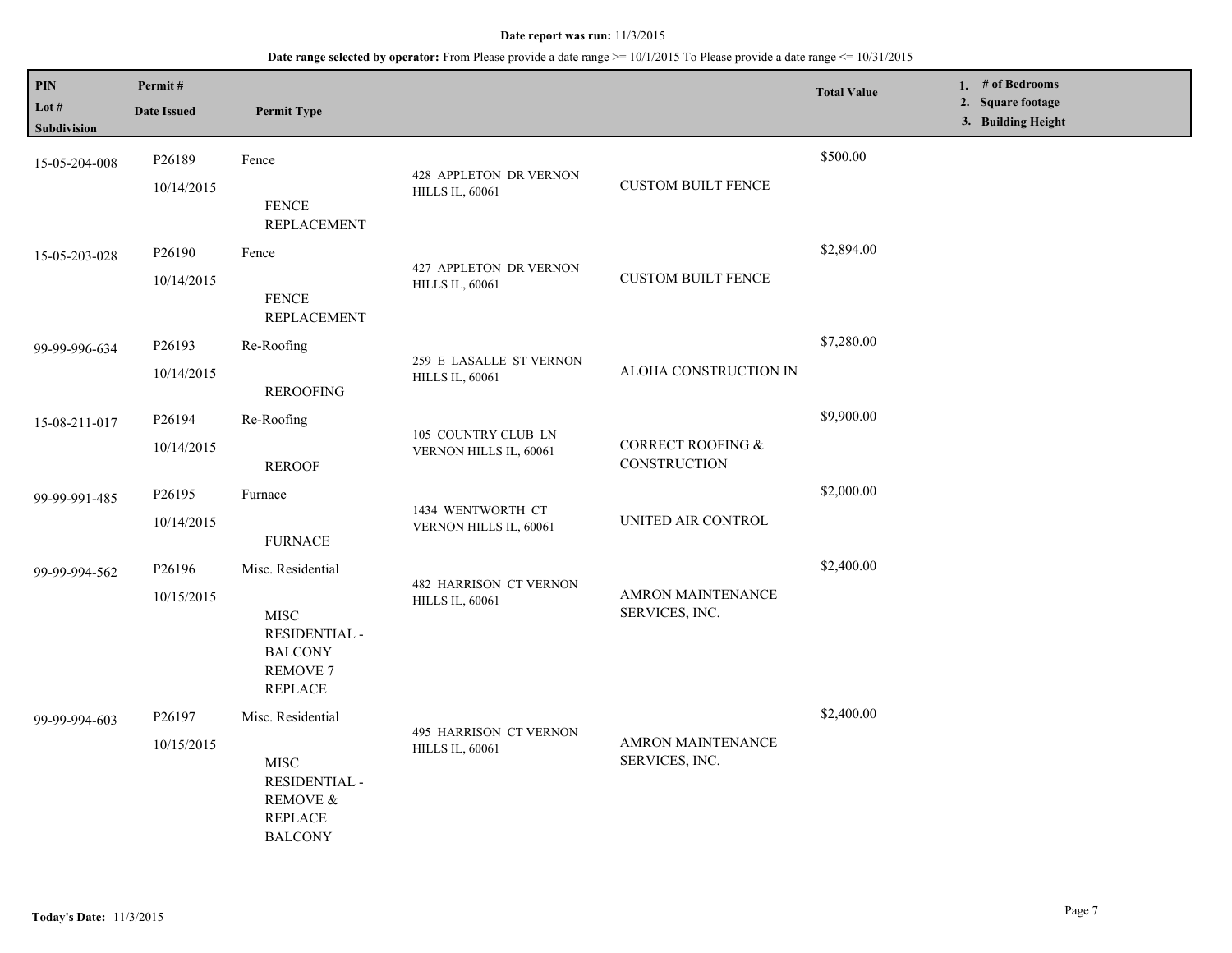| <b>PIN</b><br>Lot #<br>Subdivision | Permit#<br><b>Date Issued</b>    | <b>Permit Type</b>                                                                                            |                                                                        |                                            | <b>Total Value</b> | 1. # of Bedrooms<br>2. Square footage<br>3. Building Height |
|------------------------------------|----------------------------------|---------------------------------------------------------------------------------------------------------------|------------------------------------------------------------------------|--------------------------------------------|--------------------|-------------------------------------------------------------|
| 99-99-994-545                      | P26198<br>10/15/2015             | Misc. Residential<br><b>MISC</b><br><b>RESIDENTIAL -</b><br><b>REMOVE &amp;</b><br><b>REPLACE</b>             | 476 HARRISON CT VERNON<br><b>HILLS IL, 60061</b>                       | <b>AMRON MAINTENANCE</b><br>SERVICES, INC. | \$2,400.00         |                                                             |
| 99-99-994-486                      | P <sub>26199</sub><br>10/15/2015 | <b>BALCONY</b><br>Misc. Residential<br>MISC RES -<br><b>REMOVE &amp;</b><br><b>REPLACE</b><br><b>BALCONYS</b> | <b>462 HARRISON CT VERNON</b><br><b>HILLS IL, 60061</b>                | <b>AMRON MAINTENANCE</b><br>SERVICES, INC. | \$2,400.00         |                                                             |
| 15-05-204-007                      | P26200<br>10/15/2015             | Water Heater<br><b>WATER HEATER</b>                                                                           | 426 APPLETON DR VERNON<br><b>HILLS IL, 60061</b>                       | ALL STAR PLUMBING                          | \$700.00           |                                                             |
| 99-99-991-487                      | P26201<br>10/15/2015             | Water Heater<br><b>WATER HEATER</b>                                                                           | 1436 CLAIRMONT CT<br>VERNON HILLS IL, 60061                            | ALL STAR PLUMBING                          | \$700.00           |                                                             |
| 15-06-413-024                      | P26202<br>10/15/2015             | Siding/Soffit/Fascia<br><b>SIDING</b>                                                                         | 22 N ROYAL OAK DR<br>VERNON HILLS IL, 60061                            | HOME-PRO RESTORATION                       | \$9,000.00         |                                                             |
| 99-99-100-654                      | P26203<br>10/15/2015             | Misc. Residential<br>STOOPS/STAIRS/RE<br><b>CAULK</b><br>72,66,80,74<br><b>COMMONWEATH</b><br>& 930 MARKET CT | NEW CENTURY TOWN #1<br>0 NEW CENTURY TOWN #1<br>VERNON HILLS IL, 60061 | K & K CONCRETE                             | \$20,400.00        |                                                             |
| 15-05-406-018                      | P26204<br>10/15/2015             | Re-Roofing<br><b>REROOF</b>                                                                                   | 201 ALEXANDRIA DR<br>VERNON HILLS IL, 60061                            | <b>INNOVATIVE HOME CONCI</b>               | \$11,000.00        |                                                             |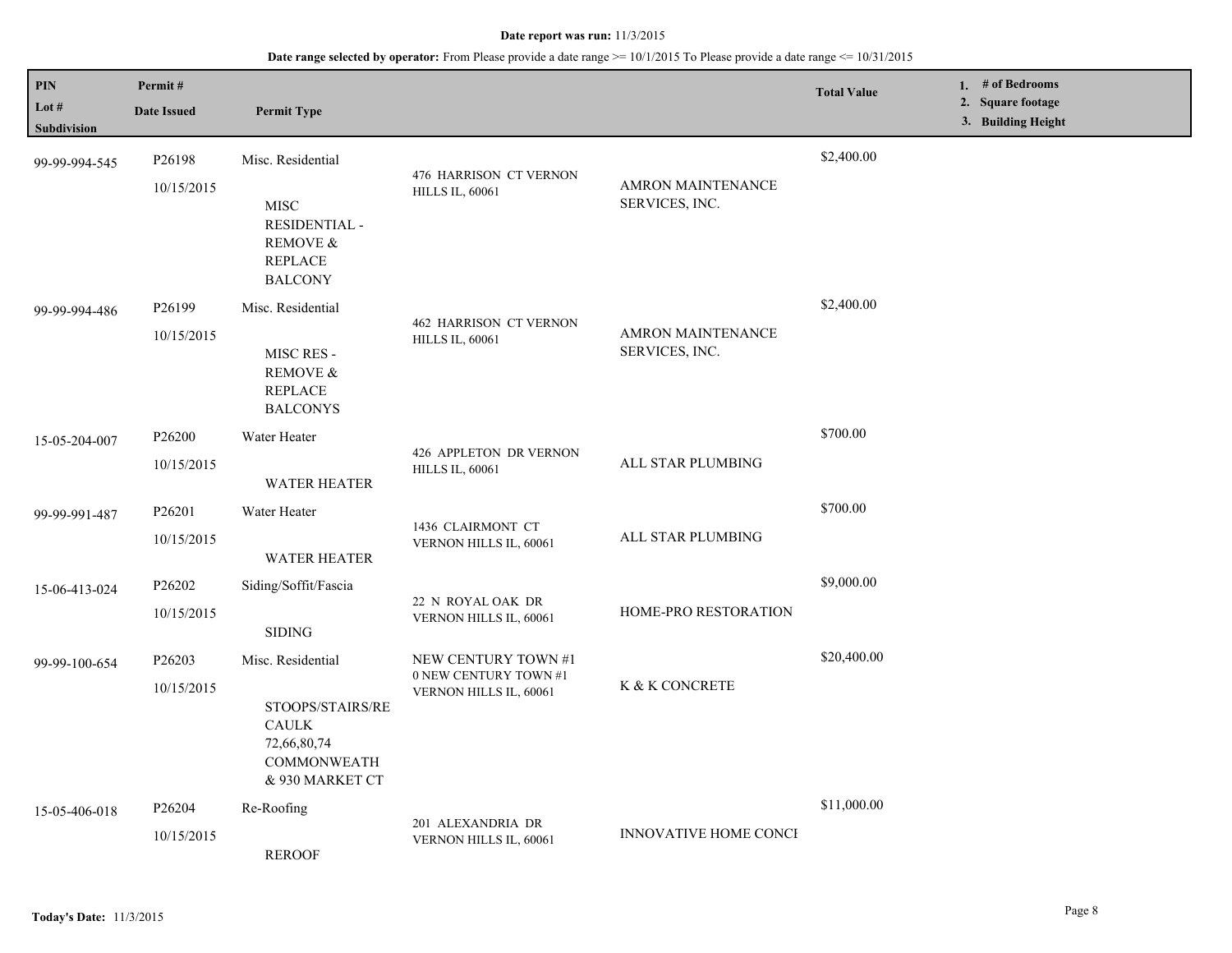| PIN<br>Lot #<br><b>Subdivision</b>                      | Permit#<br><b>Date Issued</b> | <b>Permit Type</b>                                                  |                                                                               |                                                       | <b>Total Value</b> | 1. # of Bedrooms<br>2. Square footage<br>3. Building Height |
|---------------------------------------------------------|-------------------------------|---------------------------------------------------------------------|-------------------------------------------------------------------------------|-------------------------------------------------------|--------------------|-------------------------------------------------------------|
| 15-05-203-027                                           | P26207<br>10/16/2015          | Fence<br><b>FENCE</b><br><b>REPLACEMENT</b>                         | 425 APPLETON DR VERNON<br><b>HILLS IL, 60061</b>                              | <b>CUSTOM BUILT</b>                                   | \$500.00           |                                                             |
| 15-07-206-031                                           | P26209<br>10/16/2015          | Water Heater<br><b>WATER HEATER</b>                                 | 823 CHERRY VALLEY RD<br>VERNON HILLS IL, 60061                                | <b>B. KIESGEN PLUMBING</b>                            | \$927.00           |                                                             |
| 15-06-408-010                                           | P26213<br>10/16/2015          | Siding/Soffit/Fascia<br><b>SIDING</b>                               | 288 N FIORE PKWY<br>VERNON HILLS IL, 60061                                    | E & C SIDING                                          | \$11,500.00        |                                                             |
| 11-32-302-008                                           | P26214<br>10/19/2015          | Re-Roofing<br><b>REROOF</b>                                         | 1104 SWINBURNE PL<br>VERNON HILLS IL, 60061                                   | AVONA & SON SIDING, INC                               | \$5,500.00         |                                                             |
| 15-08-207-008                                           | P26215<br>10/19/2015          | Re-Roofing<br><b>REROOF</b>                                         | 25 MANCHESTER LN<br>VERNON HILLS IL, 60061                                    | NYBERG ENTERPRISES INC                                | \$5,400.00         |                                                             |
| 15-07-215-002                                           | P26216<br>10/19/2015          | Re-Roofing<br><b>REROOF</b>                                         | 25 S STERLING HEIGHTS RD<br>VERNON HILLS IL, 60061                            | PETER'S HOME RENOVATIC                                | \$10,000.00        |                                                             |
| 11-29-201-063<br>LOT <sub>10</sub><br>ROYAL TROON POD 9 | P26219<br>10/19/2015          | Driveway/Slab<br>Sidewalk<br><b>DRIVEWAY AND</b><br>WALKWAY         | 2319 N HAZELTIME DR<br>VERNON HILLS IL, 60061                                 | LOT 10<br>TOTAL PAVING & BRICK<br><b>SERVICES INC</b> | \$5,140.00         |                                                             |
| 99-99-995-629                                           | P26220<br>10/20/2015          | Re-Roofing<br>REOOF - 985-995 CT<br>OF SHOREWOOD -<br>MANSARDS ONLY | <b>COURT OF SHOREWOOD</b><br>985 COURT OF SHOREWOOD<br>VERNON HILLS IL, 60061 | TRAVER CONSTRUCTION, I<br>(LTD)                       | \$13,900.00        |                                                             |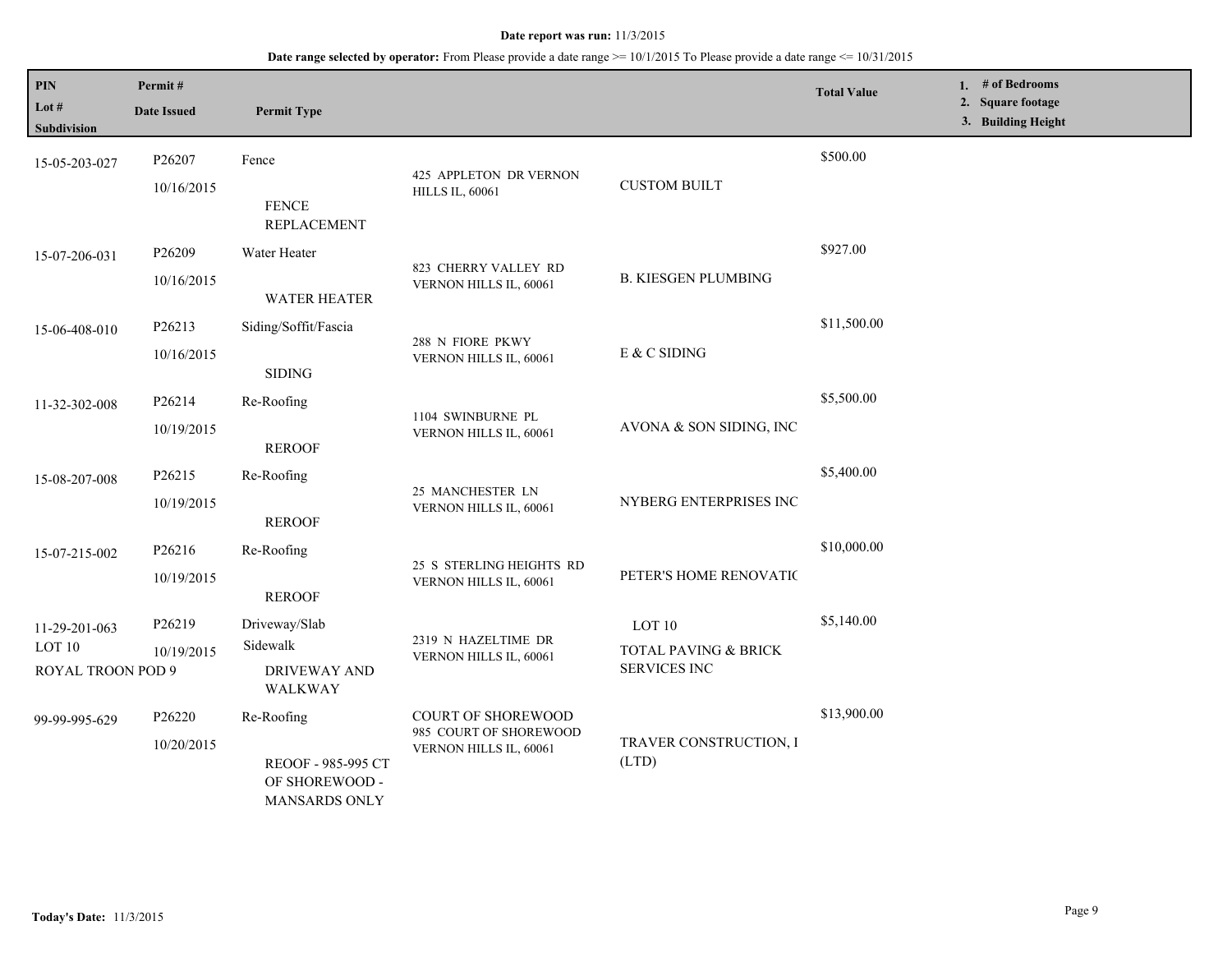| PIN<br>Lot #<br><b>Subdivision</b>                   | Permit#<br><b>Date Issued</b> | <b>Permit Type</b>                                                                        |                                                                               |                                                               | <b>Total Value</b> | 1. # of Bedrooms<br>2. Square footage<br>3. Building Height |
|------------------------------------------------------|-------------------------------|-------------------------------------------------------------------------------------------|-------------------------------------------------------------------------------|---------------------------------------------------------------|--------------------|-------------------------------------------------------------|
| 99-99-992-809                                        | P26221<br>10/20/2015          | Re-Roofing<br><b>REROOF - MANSRD</b><br>264-274 CT OF<br><b>SHOREWOOD</b>                 | <b>COURT OF SHOREWOOD</b><br>264 COURT OF SHOREWOOD<br>VERNON HILLS IL, 60061 | TRAVER CONSTRUCTION, I<br>(LTD)                               | \$13,900.00        |                                                             |
| 99-99-991-917                                        | P26222<br>10/20/2015          | Misc. Residential<br><b>BASEMENT: NO</b><br>PLUMBING PER<br><b>HOMEOWNER</b><br>11/2/2015 | 1962 N TREVINO TER<br>VERNON HILLS IL, 60061                                  | <b>GREG MILLER</b>                                            | \$10,000.00        |                                                             |
| 99-99-996-815                                        | P26223<br>10/20/2015          | Air Conditioning<br>Furnance<br>A/C & FURNACE                                             | 1679 N STANWICH RD<br>VERNON HILLS IL, 60061                                  | TOPTEC HEATING & COOLI<br><b>INC</b>                          | \$12,910.00        |                                                             |
| 15-05-403-009                                        | P26224<br>10/20/2015          | Re-Roofing<br><b>REROOF</b>                                                               | 310 ARDMORE CT VERNON<br><b>HILLS IL, 60061</b>                               | KMK RESIDENTIAL<br><b>RESTORATIONS</b>                        | \$13,556.00        |                                                             |
| 99-99-995-991                                        | P26225<br>10/20/2015          | Furnace<br><b>FURNACE</b>                                                                 | 821 KALAMAZOO CT<br>VERNON HILLS IL, 60061                                    | <b>LILLIAN GARRITY</b>                                        | \$1,950.00         |                                                             |
| 11-32-301-005                                        | P26226<br>10/20/2015          | Misc. Residential<br><b>KITCHEN</b><br><b>REMODEL</b>                                     | 1102 TENNYSON PL<br>VERNON HILLS IL, 60061                                    | HUGHES CARPENTRY                                              | \$7,300.00         |                                                             |
| 11-29-404-002<br>LOT <sub>15</sub><br>ROYAL BIRKDALE | P26227<br>10/20/2015          | Misc. Residential<br><b>BASEMENT: FULL</b><br><b>BATH + WET BAR:</b><br><b>4 FIXTURES</b> | 2000 N ROYAL BIRKDALE<br>DR VERNON HILLS IL, 60061                            | LOT <sub>15</sub><br>MATRIX BASEMENT FINISH<br><b>SYSTEMS</b> | \$55,000.00        |                                                             |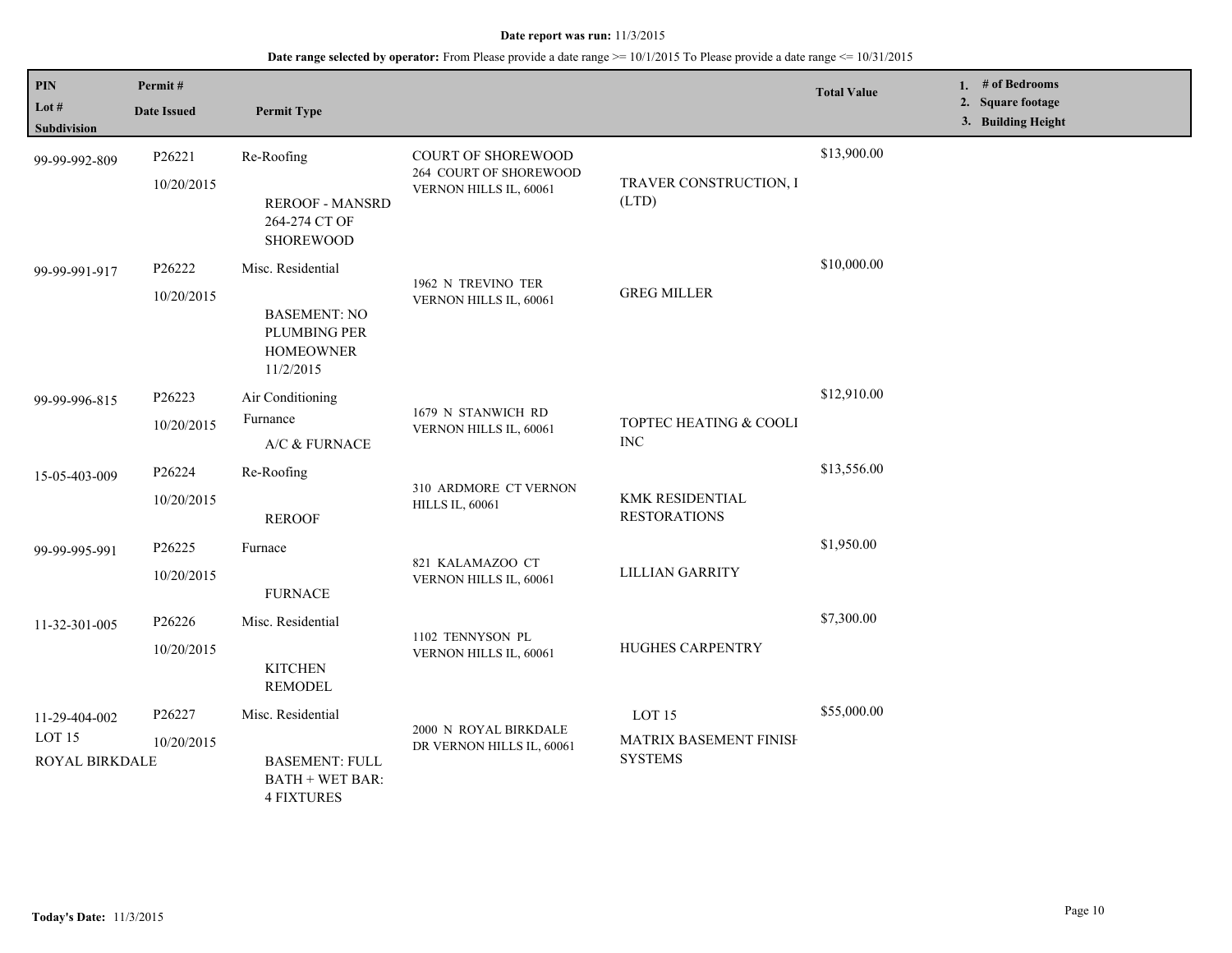| PIN<br>Lot #<br><b>Subdivision</b> | Permit#<br><b>Date Issued</b> | <b>Permit Type</b>                                                                                               |                                                                         |                                            | <b>Total Value</b> | 1. # of Bedrooms<br>2. Square footage<br>3. Building Height |
|------------------------------------|-------------------------------|------------------------------------------------------------------------------------------------------------------|-------------------------------------------------------------------------|--------------------------------------------|--------------------|-------------------------------------------------------------|
| 15-07-212-005                      | P26232<br>10/21/2015          | Misc. Residential<br>ADD TWO EGRESS<br><b>WINDOWS TO</b><br><b>ALREADY</b><br><b>FINISHED</b><br><b>BASEMENT</b> | 877 SAUGATUCK TRL<br>VERNON HILLS IL, 60061                             | <b>BILL WILLIAMS</b>                       | \$8,450.00         |                                                             |
| 99-99-992-579                      | P26239<br>10/22/2015          | Re-Roofing<br>RE-ROOF                                                                                            | 230 S SOUTHGATE DR<br>VERNON HILLS IL, 60061                            | ADVANCED ROOFING<br>SOLUTIONS LLC (LTD)    | \$5,500.00         |                                                             |
| 99-99-994-539                      | P26240<br>10/22/2015          | Misc. Residential<br><b>REPLACE</b><br><b>BALCONY'S</b>                                                          | NEW CENTURY TOWNHOM<br>475 HARRISON CT VERNON<br><b>HILLS IL, 60061</b> | <b>AMRON MAINTENANCE</b><br>SERVICES, INC. | \$2,400.00         |                                                             |
| 99-99-994-482                      | P26241<br>10/22/2015          | Misc. Residential<br><b>REPLACE</b><br><b>BALCONY</b>                                                            | NEW CENTURY TOWNHOM<br>461 HARRISON CT VERNON<br><b>HILLS IL, 60061</b> | <b>AMRON MAINTENANCE</b><br>SERVICES, INC. | \$2,400.00         |                                                             |
| 99-99-994-558                      | P26242<br>10/22/2015          | Misc. Residential<br><b>RERPLACE</b><br><b>BALCONY</b>                                                           | NEW CENTURY TOWNHOM<br>481 HARRISON CT VERNON<br><b>HILLS IL, 60061</b> | <b>AMRON MAINTENANCE</b><br>SERVICES, INC. | \$2,400.00         |                                                             |
| 99-99-992-037                      | P26243<br>10/22/2015          | Driveway/Slab<br><b>DRIVEWAY</b>                                                                                 | 202 SUNSET CT VERNON<br><b>HILLS IL, 60061</b>                          | <b>LA DESIGN</b>                           | \$7,000.00         |                                                             |
| 15-05-204-034                      | P26246<br>10/23/2015          | Furnace<br>Air<br>Remove & Replace<br>A/C & furnance.<br>Move A/C to another<br>area                             | 324 ALEXANDRIA DR<br>VERNON HILLS IL, 60061                             | THEODORE J SOENKSEN                        | \$8,100.00         |                                                             |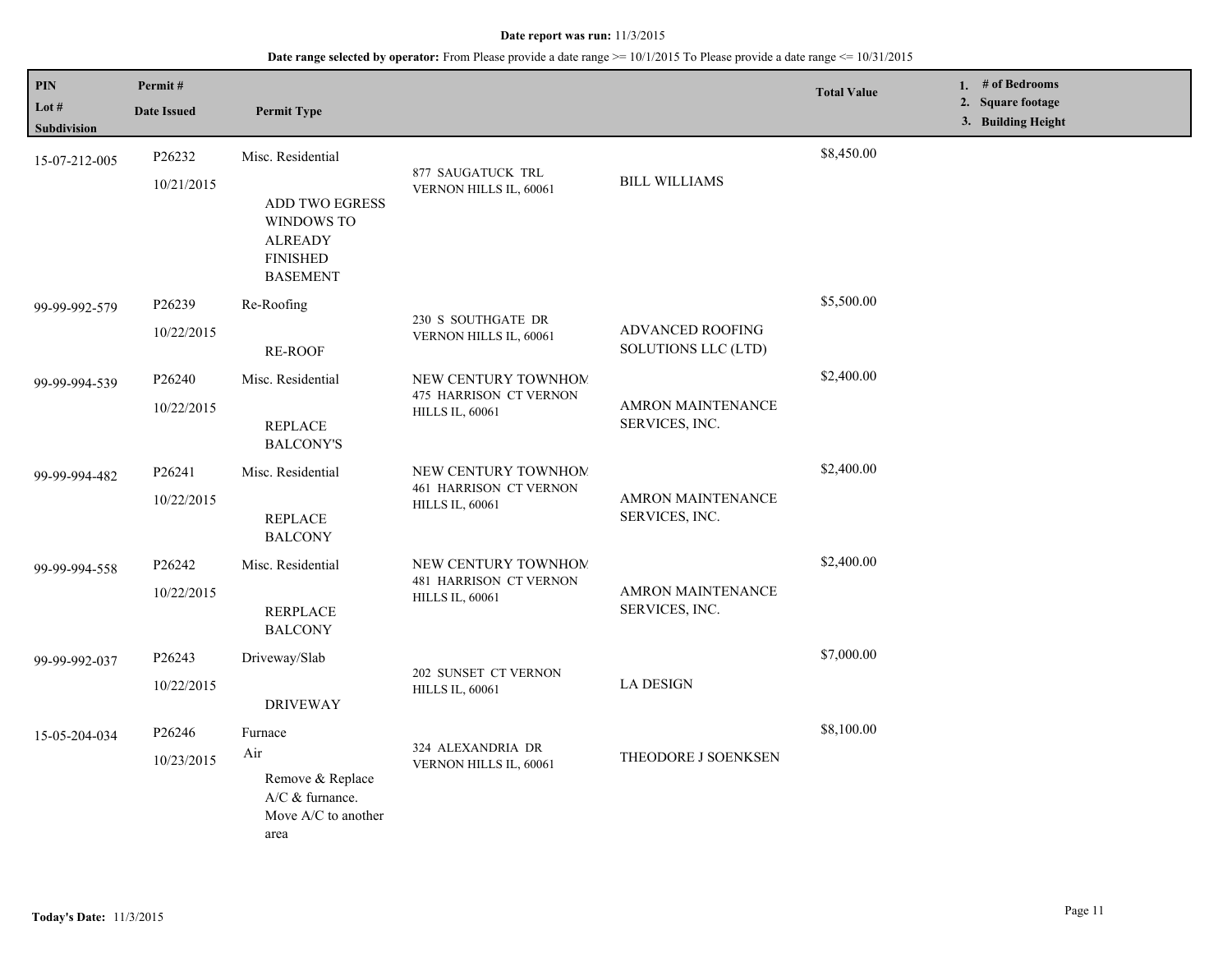| <b>PIN</b><br>Lot #<br>Subdivision                      | Permit#<br><b>Date Issued</b>    | <b>Permit Type</b>                                                           |                                                   |                                                | <b>Total Value</b> | 1. # of Bedrooms<br>2. Square footage<br>3. Building Height |
|---------------------------------------------------------|----------------------------------|------------------------------------------------------------------------------|---------------------------------------------------|------------------------------------------------|--------------------|-------------------------------------------------------------|
| 15-07-223-009                                           | P26247<br>10/23/2015             | Misc. Residential<br>installin gas line $\&$<br>changing elect 220 to<br>110 | 389 S DEERBROOK LN<br>VERNON HILLS IL, 60061      | PARIMALA SOMASUNDAEAI                          | \$240.00           |                                                             |
| 99-99-994-947                                           | P26248<br>10/26/2015             | Furnace<br><b>FURNACE</b>                                                    | 63 MICHIGAN CT VERNON<br><b>HILLS IL, 60061</b>   | ARS OF ILLINOIS (AMERICA<br><b>RESIDENTIAL</b> | \$5,241.00         |                                                             |
| 15-09-110-007                                           | P26249<br>10/26/2015             | Water Heater<br><b>WATER HEATER</b>                                          | 317 S OLD CREEK RD<br>VERNON HILLS IL, 60061      | <b>EVOLUTION PLUMBING</b>                      | \$640.00           |                                                             |
| 15-08-207-024                                           | P <sub>26250</sub><br>10/26/2015 | Fence<br><b>FENCE</b>                                                        | 126 DEERPATH DR VERNON<br><b>HILLS IL, 60061</b>  | <b>JAMES MARTIN ASSOCIATI</b>                  | \$3,000.00         | 3. 5.00                                                     |
| 15-04-303-086                                           | P <sub>26252</sub><br>10/26/2015 | Water Heater<br><b>WATER HEATER</b>                                          | 5 MALVERN LN VERNON<br><b>HILLS IL, 60061</b>     | <b>GLENN SMITH</b>                             | \$459.00           |                                                             |
| 99-99-991-769                                           | P26253<br>10/27/2015             | Water Heater<br><b>WATER HEATER</b>                                          | 1743 N STANWICH RD<br>VERNON HILLS IL, 60061      | FERESHTEH KAZEMI                               | \$1,986.00         |                                                             |
| 15-08-408-005                                           | P26254<br>10/27/2015             | Siding/Soffit/Fascia<br><b>SIDING</b>                                        | 307 SHEFFIELD LN VERNON<br><b>HILLS IL, 60061</b> | <b>RCC PLUS</b>                                | \$12,700.00        |                                                             |
| 15-09-105-016                                           | P <sub>26255</sub><br>10/28/2015 | Siding/Soffit/Fascia<br><b>SIDING</b>                                        | 290 S HOBBLE BUSH LN<br>VERNON HILLS IL, 60061    | OHS CONSTRUCTION                               | \$16,593.00        |                                                             |
| 99-00-000-355<br>LOT <sub>12</sub><br>POD <sub>14</sub> | P26257<br>10/28/2015             | Re-Roofing<br><b>REROOF</b>                                                  | 149 E COLONIAL DR<br>VERNON HILLS IL, 60061       | LOT <sub>12</sub><br>PROGRESSIVE ROOFING       | \$17,366.00        |                                                             |